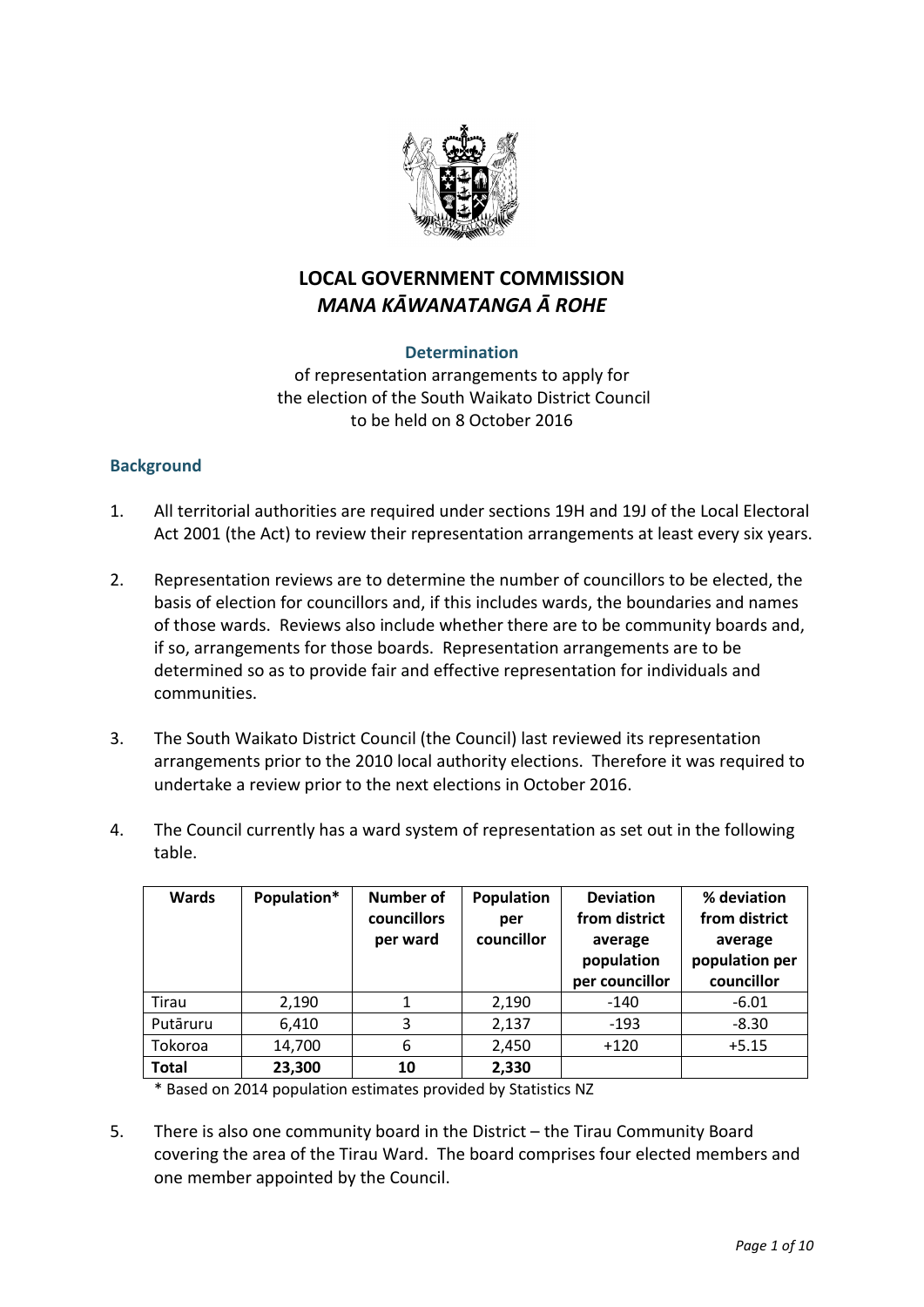## **The council's proposal and review process**

- 6. In its initial representation review proposal, the Council proposed to:
	- retain a 10 member council (excluding the mayor)
	- combine the Tirau and Putāruru Wards into a North Ward and rename the Tokoroa Ward as the South Ward
	- abolish the Tirau Community Board.
- 7. The Council received 64 submissions which can be summarised as follows:
	- most opposed the two ward proposal and favoured three wards
	- most supported the retention of 10 councillors
	- most opposed the abolition of the Tirau Community Board
	- a smaller number supported a variety of other arrangements for membership, wards or community boards.
- 8. Submissions on the Council's initial proposal as they related to community boards put forward the following views:
	- 49, specifically or implicitly, sought the retention of the Tirau Community Board
	- 1 sought three community boards across the district (Tirau, Putāruru and Tokoroa)
	- 1, the appellant, sought four community boards across the district (Tirau, Putāruru, Tokoroa and Arapuni)
	- 1 supported the general concept of community boards.
- 9. Following consideration of submissions, the Council resolved to retain the status quo, i.e. a 10 member council, excluding the mayor, elected from three wards, and the Tirau Community Board.

#### **Appeal**

- 10. One appeal was lodged against the Council's final proposal, from Mr Rod Young.
- 11. Mr Young's original submission sought four community boards in the district Tirau, Tokoroa, Putāruru and Arapuni – with each board having 12 members.
- 12. Mr Young also referred to the desirability of amalgamating South Waikato District with other districts, and a need for forms of representation for Māori. These matters are not part of a representation review and cannot be considered by the Commission as part of this process.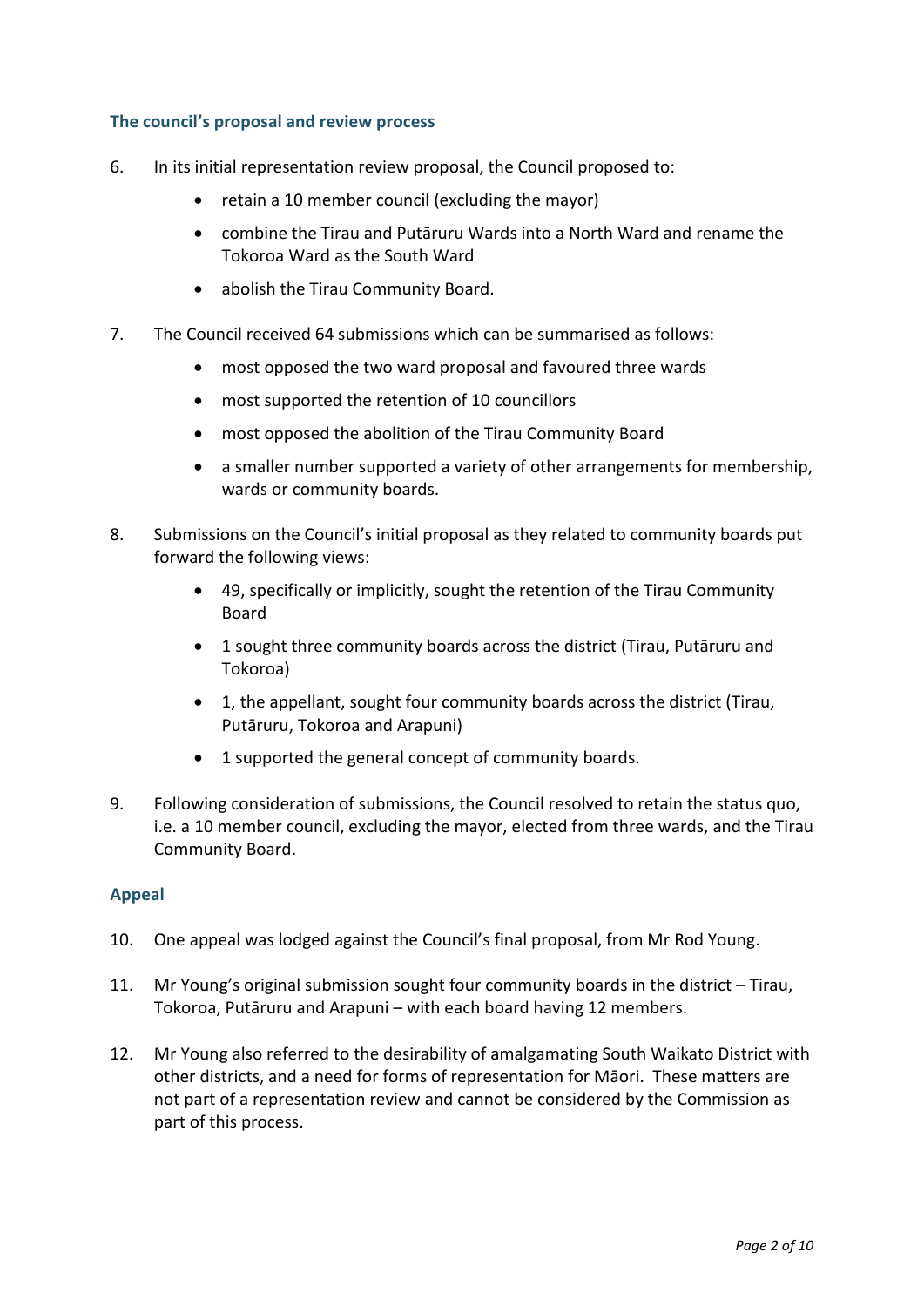## **Hearing**

13. The Commission met with the Council and the appellant at a hearing held in the South Waikato District Council Chambers on 16 December 2015. The Council was represented at the hearing by the Mayor Neil Sinclair, Chief Executive Craig Hobbs and Deputy Chief Executive Ben Smit.

#### **Matters raised in appeal and at the hearing**

- 14. The Council's Deputy Chief Executive addressed the Commission to outline the process the Council had taken for the review and reasons for its decisions.
- 15. In relation to community boards, Mr Smit said that:
	- the Council considered there was no need for additional community boards other than the Tirau Community Board
	- Putāruru and Tokoroa were already adequately represented by ward councillors and community and business groups such as Pride in Putāruru and the Tokoroa Business Association
	- there are a variety of community and business organisations in each community that act as a channel for participation by members of the community or as a vehicle for community views to be conveyed to the Council
	- the Council accepted that the Tirau community felt strongly that it would receive better representation and a stronger local voice if the Tirau Community Board remained in existence but the strength of that feeling was not mirrored in other parts of the South Waikato District
	- there did not appear to be a strong community desire for greater representation as evidenced by the 2013 local elections when elections were not required in the Tirau or Putāruru Wards (there being sufficient candidates to fill each position without an election)
	- the Council did not consider that the appellant's proposal for four community boards with a total of 48 members (and a total of 58 elected members including the Council) was necessary for good representation, and that the current number of elected members provided a good ratio of representation to population
- 16. The Mayor stated in the Council's right of reply that:
	- in 1989, when South Waikato District was established, there was a concern that Tokoroa would overshadow Putāruru and Tirau and community boards were established in the latter two communities to address that concern
	- a community board in Putāruru would supplant much of the role of Pride in Putāruru, and this would be likely to meet a negative reaction from many in the community
	- the Council had a good social involvement and is involved in initiatives such as trade schemes and scholarships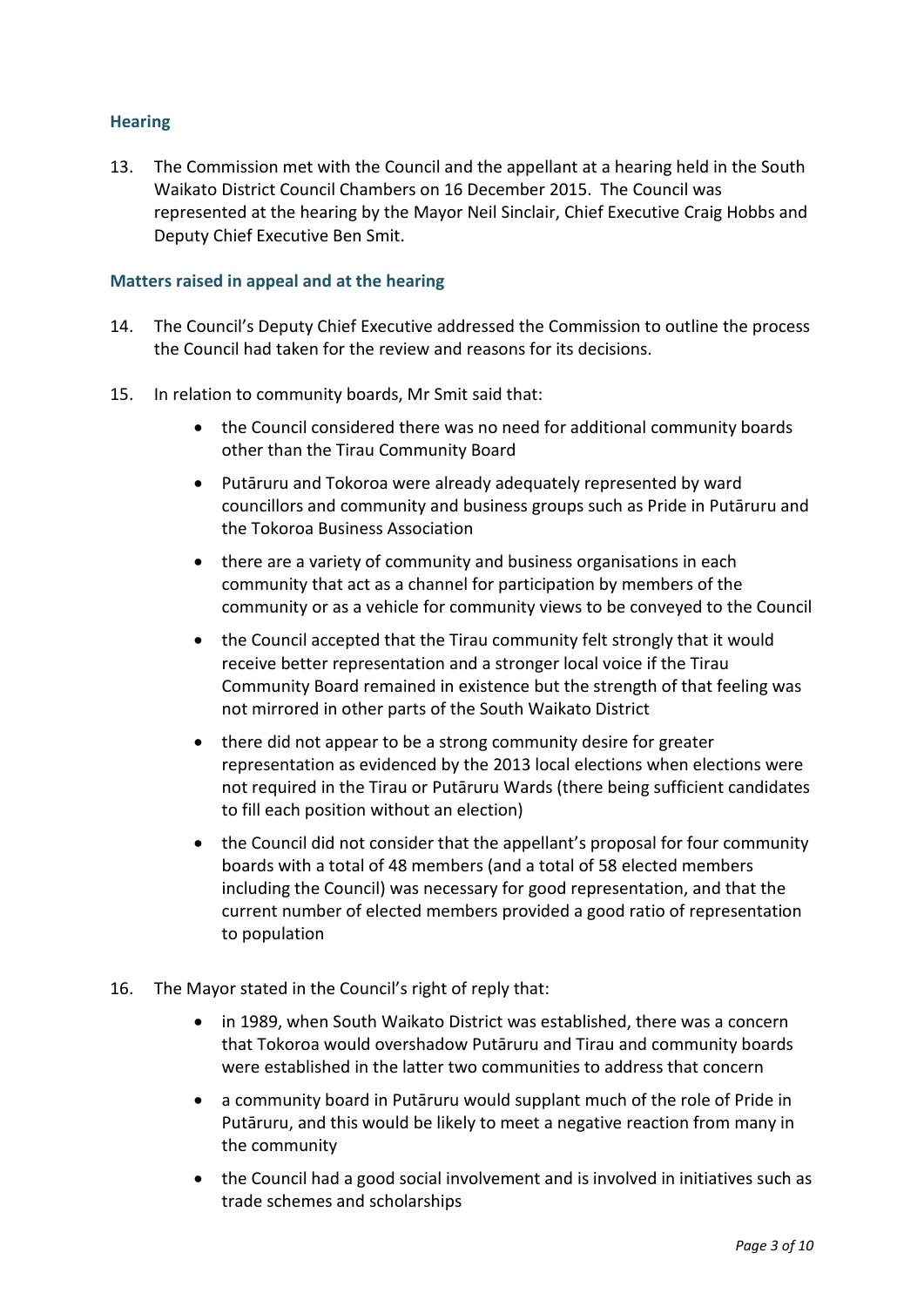- the Council had followed the proper process and had met the community and listened to and acted on the views put to it.
- 17. Mr Young said in his presentation to the Commission that:
	- the Mayor considered that as community boards had no power they should not exist in the district
	- the Council's review had followed the correct process but only a small number of people had got involved through meetings and submissions
	- he would like a caucus of 12 people from the community to be able to give good advice to the Council on behalf of the community
	- there was a huge gap in the community between rich and poor
	- the district's governance system should be accessible to all
	- remunerated community board members would be better than community organisations having to go "cap in hand" to the Council
	- he estimated the cost of having 48 community board members would be \$300,000 a year
	- although he was only one person, he represented a sentiment in the community.

# **Requirements for determination**

18. Statutory provisions relating to the determination of appeals and objections on territorial authority representation proposals are contained in sections 19R, 19H and 19J of the Act.

#### *19R. Commission to determine appeals and objections*

- *(1) The Commission must—*
	- *(a) Consider the resolutions, submissions, appeals, objections, and information forwarded to it under section 19Q; and*
	- *(b) Subject to sections 19T and 19V in the case of a territorial authority, and to sections 19U and 19V in the case of a regional council, determine,—*
		- *(i) In the case of a territorial authority that has made a resolution under section 19H, the matters specified in that section:*
		- *(ii) In the case of a regional council that has made a resolution under section 19I, the matters specified in that section:*
		- *(iii) In the case of a territorial authority that has made a resolution under section 19J, the matters specified in that section.*
- *(2) For the purposes of making a determination under subsection (1)(b), the Commission—*
	- *(a) May make any enquiries that it considers appropriate; and*
	- *(b) May hold, but is not obliged to hold, meetings with the territorial authority or regional council or any persons who have lodged an appeal or objection and have indicated a desire to be heard by the Commission in relation to that appeal or objection*.
- *(3) The Commission must, before 11 April in the year of a triennial general election, complete the duties it is required to carry out under subsection (1).*
- *19H. Review of representation arrangements for elections of territorial authorities*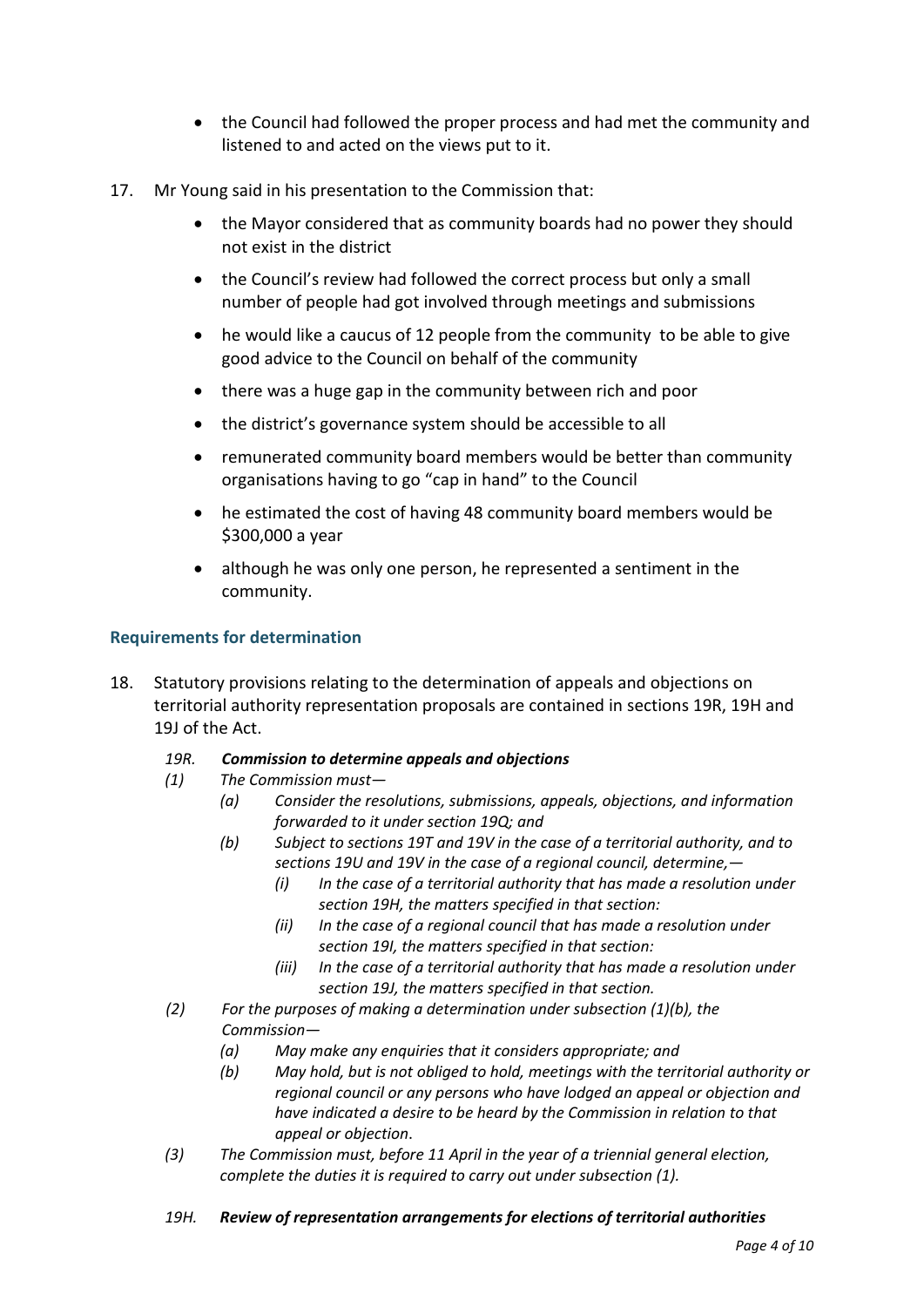- *(1) A territorial authority must determine by resolution, and in accordance with this Part,—*
	- *(a) Whether the members of the territorial authority (other than the mayor) are proposed to be elected—*
		- *(i) By the electors of the district as a whole; or*
		- *(ii) By the electors of 2 or more wards; or*
		- *(iii) In some cases by the electors of the district as a whole and in the other cases by the electors of each ward of the district; and*
	- *(b) In any case to which paragraph (a)(i) applies, the proposed number of members to be elected by the electors of the district as a whole; and*
	- *(c) In any case to which paragraph (a)(iii) applies,—*
		- *(i) The proposed number of members to be elected by the electors of the district as a whole; and*
		- *(ii) The proposed number of members to be elected by the wards of the district; and*
	- *(d) In any case to which paragraph (a)(ii) or paragraph (a)(iii) applies,—*
		- *(i) The proposed name and the proposed boundaries of each ward; and*
		- *(ii) The number of members proposed to be elected by the electors of each ward.*
- *(2) The determination required by subsection (1) must be made by a territorial authority* 
	- *— (a) On the first occasion, either in 2003 or in 2006; and*
	- *(b) Subsequently, at least once in every period of 6 years after the first determination.*
- *(3) This section must be read in conjunction with section 19ZH and Schedule 1A.*

#### *19J. Review of community boards*

- *(1) A territorial authority must, on every occasion on which it passes a resolution under section 19H, determine by that resolution, and in accordance with this Part, not only the matters referred to in that section but also whether, in light of the principle set out in section 4(1)(a) (which relates to fair and effective representation for individuals and communities) —*
	- *(a) There should be communities and community boards; and*
	- *(b) If so resolved, the nature of any community and the structure of any community board.*
- *(2) The resolution referred to in subsection (1) must, in particular, determine—*
	- *(a) Whether 1 or more communities should be constituted:*
	- *(b) Whether any community should be abolished or united with another community:*
	- *(c) Whether the boundaries of a community should be altered:*
	- *(d) Whether a community should be subdivided for electoral purposes or whether it should continue to be subdivided for electoral purposes, as the case may require:*
	- *(e) Whether the boundaries of any subdivision should be altered:*
	- *(f) The number of members of any community board:*
	- *(g) The number of members of a community board who should be elected and the number of members of a community board who should be appointed:*
	- *(h) Whether the members of a community board who are proposed to be elected are to be elected—*
		- *(i) By the electors of the community as a whole; or*
		- *(ii) By the electors of 2 or more subdivisions; or*
		- *(iii) If the community comprises 2 or more whole wards, by the electors of each ward:*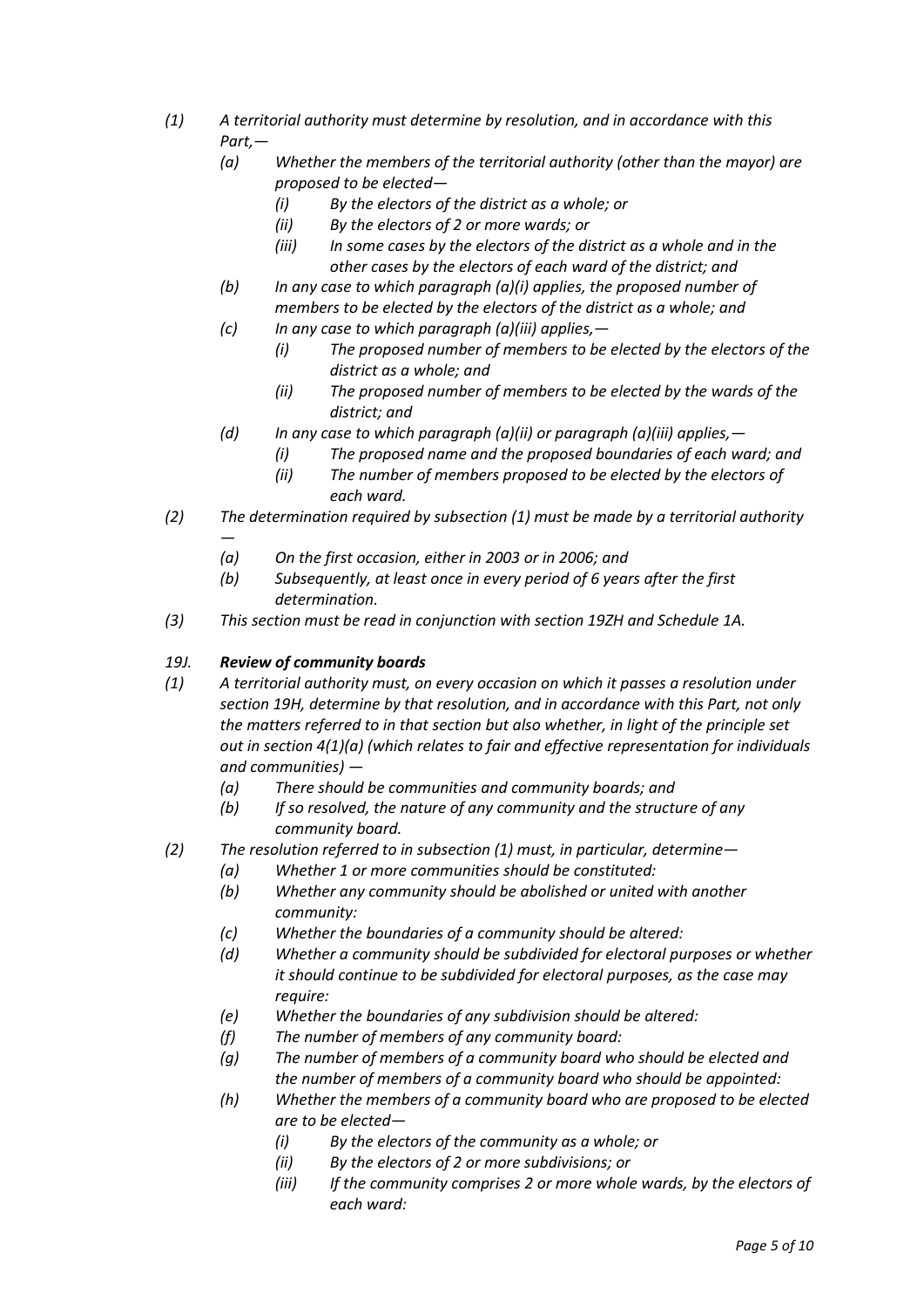- *(i) in any case to which paragraph (h)(ii) applies, -*
	- *(i) The proposed name and the proposed boundaries of each subdivision; and*
	- *(ii) The number of members proposed to be elected by the electors of each subdivision.*
- *(3) Nothing in this section limits the provisions of section 19F.*
- 19. Other statutory provisions the Commission is required to consider include those set out in sections 19A, 19C, 19F, 19G, 19T and 19V and these are addressed below.

# **Consideration by the Commission**

- 20. In addition to determining Mr Young's appeal, the Commission is required by the Act to determine the ward and membership arrangements for the Council and community board arrangements generally.
- 21. The steps in the process for achieving required fair and effective representation are not statutorily prescribed. As reflected in its *'Guidelines to assist local authorities in undertaking representation reviews'*, the Commission believes that the following steps in determining representation arrangements will achieve a robust outcome that is in accordance with the statutory criteria:
	- (a) identify the district's communities of interest
	- (b) determine the best means of providing effective representation of the identified communities of interest
	- (c) determine fair representation for electors of the district.

#### *Communities of interest*

- 22. Both wards and community boards need to be based on distinct and recognisable communities of interest.
- 23. The Guidelines identify three dimensions for recognising communities of interest:
	- perceptual: a sense of belonging to an area or locality
	- functional: the ability to meet the community's requirements for services
	- political: the ability to represent the interests and reconcile conflicts of the community.
- 24. The Commission considers that the case for specific representation of distinct and recognisable communities of interest should reflect these dimensions.
- 25. South Waikato District contains a number of communities of interest. The most obvious of these are those based on the three largest towns – Tokoroa, Putāruru and Tirau – along with their surrounding rural areas. The Council refers to each of these as having a different focus – Tokoroa (forestry, as well as being the administrative centre of the district), Putāruru (a service centre for farming) and Tirau (tourism). There are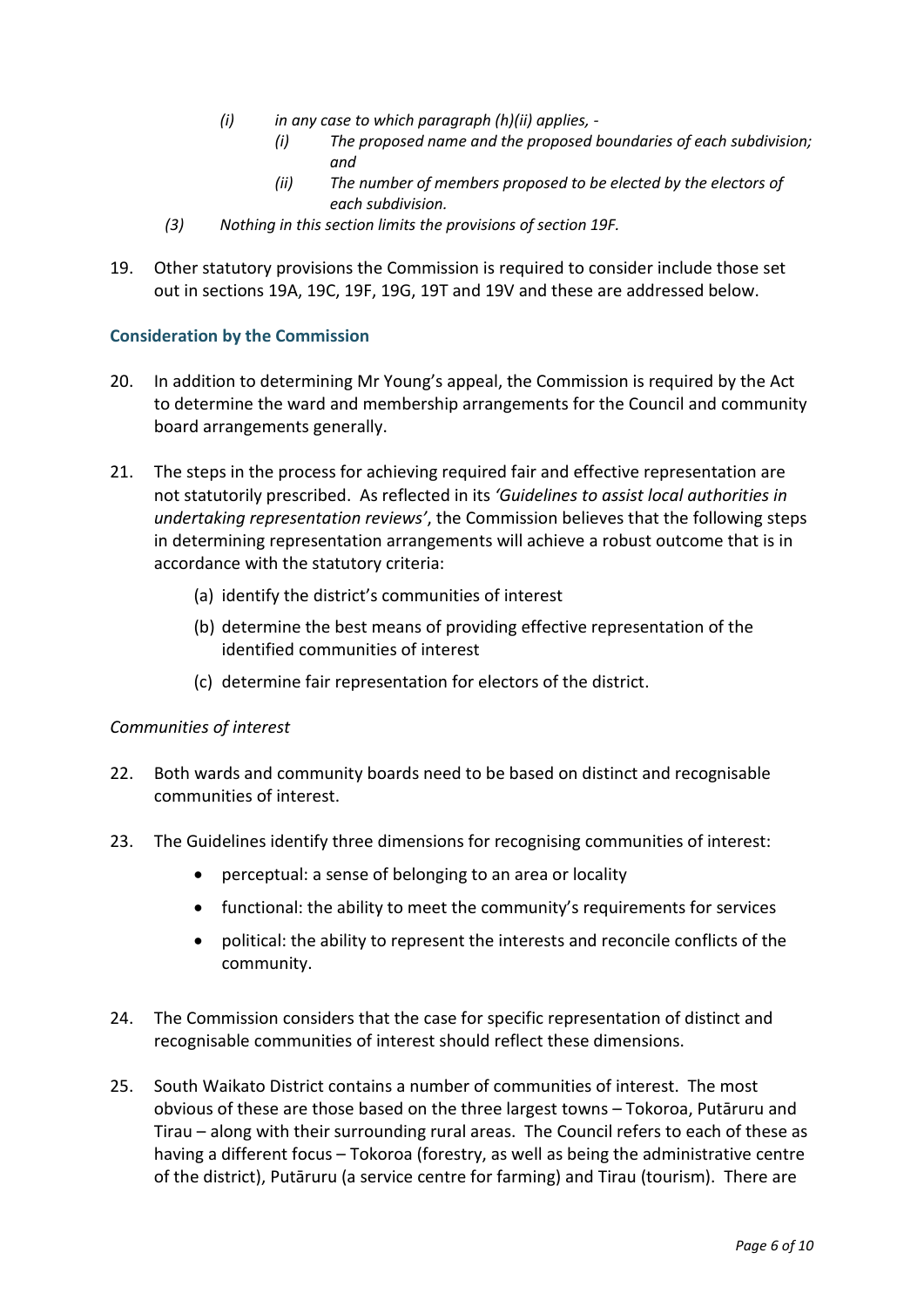also a number of smaller and more discrete communities of interest such as the village of Arapuni.

# *Effective representation of communities of interest*

- 26. Section 19T of the Act requires the Commission to ensure that:
	- the election of members of the council, in one of the ways specified in section 19H (i.e. at large, wards, or a combination of both) will provide effective representation of communities of interest within the district
	- ward boundaries coincide with the boundaries of the current statistical meshblock areas determined by Statistics New Zealand and used for parliamentary electoral purposes
	- so far as is practicable, ward boundaries coincide with community boundaries.
- 27. While not a prescribed statutory requirement, the Guidelines also suggest that local authorities consider the total number of members, or a range in the number of members, necessary to provide effective representation for the district as a whole. In other words, the total number of members should not be arrived at solely as the product of the number of members per ward.
- 28. Section 19A of the Act provides that a territorial authority shall consist of between 5 and 29 elected members (excluding the mayor). The Council comprised 14 elected members (excluding the mayor) when it was constituted in 1989 and for the 1992 and 1995 elections, and it has comprised 10 elected members since then. The Council was proposing retention of 10 elected members and the Commission believes this is appropriate for a district of South Waikato's geographic area and population.
- 29. The Guidelines state that decisions relating to the representation of communities of interest (the political dimension) will need to take account of the extent that distinct geographical communities of interest can be identified, i.e. a physical boundary is able to be defined below the district level for the community of interest. Since its constitution in 1989, South Waikato District has been divided into wards (four wards from 1989 to 1995, and three wards since 1995 when the Tokoroa East Ward was combined with the Tokoroa West Ward to form a single Tokoroa Ward).
- 30. As described in paragraph 25, there are three broad communities of interest in the District – Tokoroa, Putāruru and Tirau. The Commission notes that the three wards based on these communities of interest have existed for some time and that:
	- submissions showed broad support for the current ward and membership arrangements
	- there have been no appeals against these arrangements.
- 31. On this basis the wards can be seen to reflect the communities of interest that people have a sense of identity with and belonging to. They are also at a scale that makes them appropriate areas for wards for South Waikato District. Accordingly the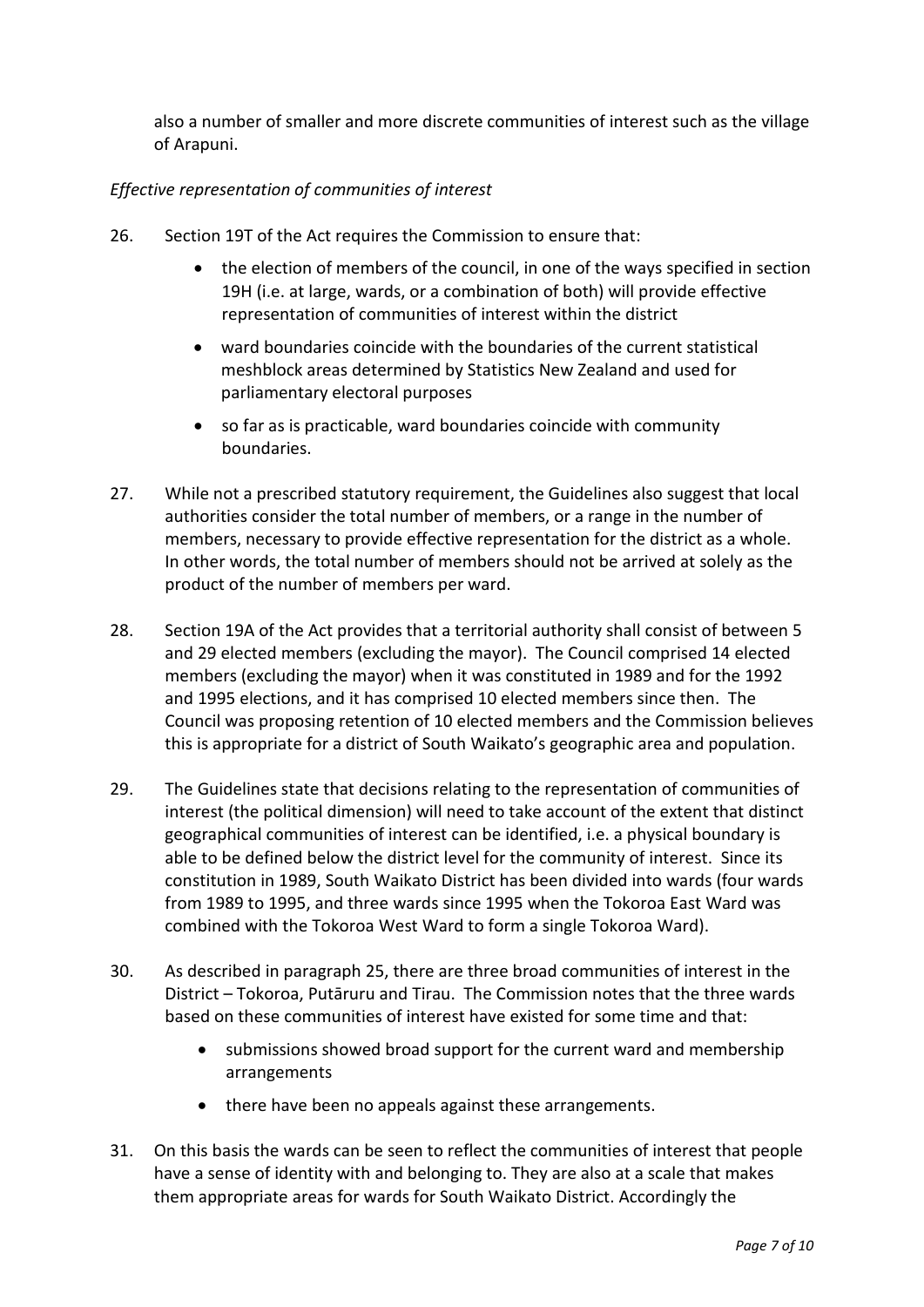Commission concludes that the proposed ward arrangements, i.e. 10 councillors elected from the current three wards, meet the requirement for effective representation of communities of interest in the District.

# *Fair representation for electors*

- 32. Section 19V of the Act requires that the electors of each ward receive fair representation having regard to the population of the district and of that ward. More specifically, section 19V(2) requires that the population of each ward divided by the number of members to be elected by that ward produces a figure no more than 10% greater or smaller than the population of the district divided by the total number of elected members (the +/-10% fair representation requirement).
- 33. As can be seen from the table in paragraph 4, the Council's final proposal for wards and membership complies with this requirement.

# *Communities and community boards*

- 34. Section 19J of the Act requires every territorial authority, as part of its review of representation arrangements, to determine whether there should be community boards in the district and, if so, the nature of those communities and the structure of the community boards. The territorial authority must make this determination in light of the principle in section 4 of the Act relating to fair and effective representation for individuals and communities.
- 35. The particular matters the territorial authority must determine include the number of boards to be constituted, their names and boundaries, the number of elected and appointed members, and whether the boards are to be subdivided for electoral purposes. The Commission is also required by section 19W to have regard to such of the criteria as apply to reorganisation proposals under the Local Government Act 2002 as it considers appropriate. Those criteria are detailed in clause 3 of Schedule 3 of the Local Government Act.
- 36. Initially the Council proposed that there be no community boards in the district. In making that decision it appeared to take the view that other organisations outside the Council structure allowed the community to advocate its views to the Council. As examples, it referred to Pride in Putāruru, Waikato River Trails, Overdale Community Centre, Tokoroa Business Association, South Waikato Pacific Island Council, Tokoroa Council of Social Services, Safer Community Council, Youth Leadership and Advisory Board, Sport Waikato, and South Waikato Arts Trust.
- 37. In reversing its decision to abolish the Tirau Community Board, the Council stated it was recognising the weight of submissions. It also stated that submissions supporting the retention of a Tirau Community Board "make the point that abolition would seriously weaken the ability of Tirau residents to influence events within its area".
- 38. As far as submissions calling for community boards elsewhere in the district are concerned, the Council stated in its final proposal that: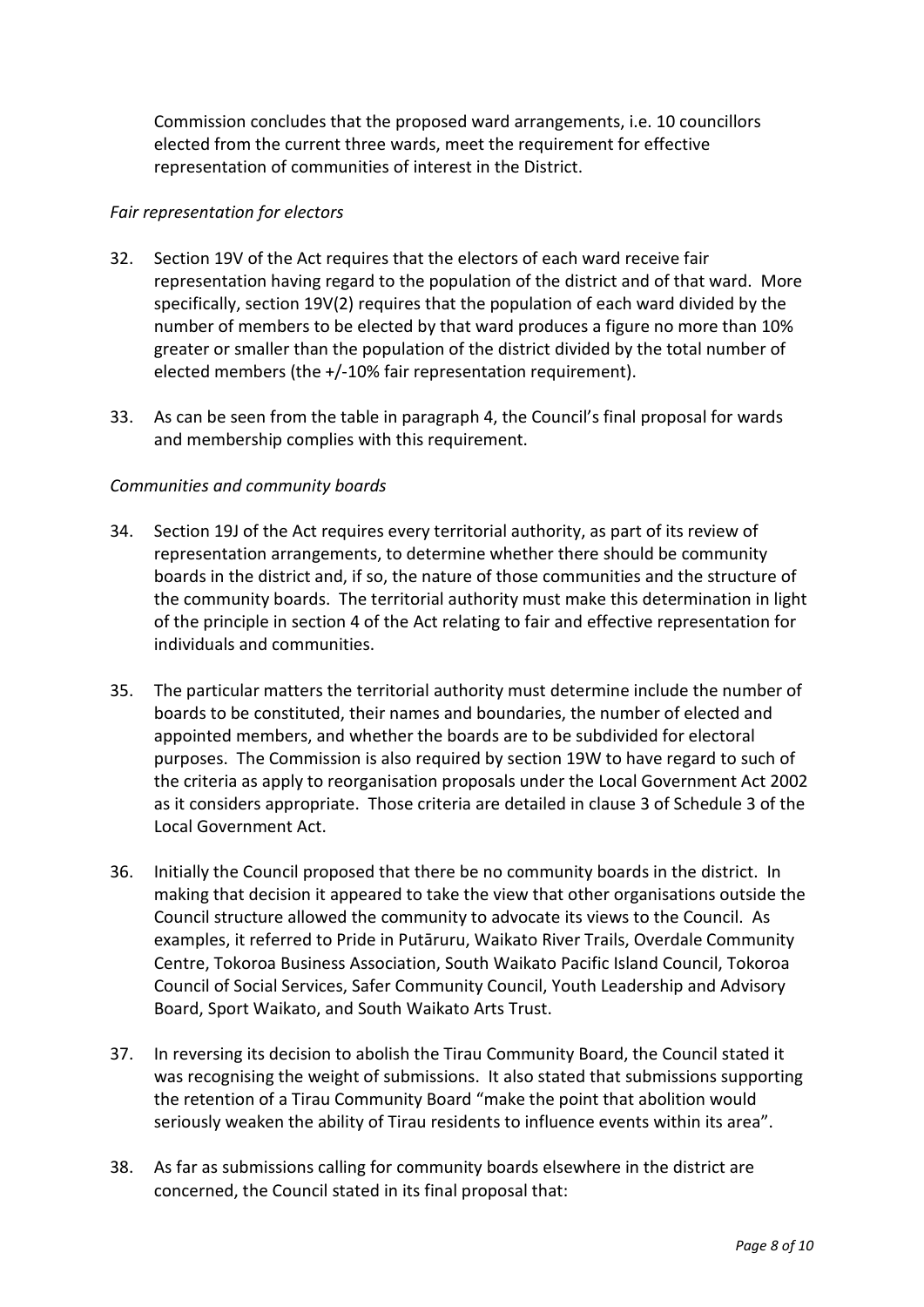*There is no need for new communities to be established for Putāruru and Tokoroa. These areas are adequately represented by ward councillors, who are generally representing a smaller number of constituents in their wards than other comparable Waikato territorial local authorities.*

- 39. The Commission's understanding of Mr Young's argument is that four community boards would allow for participation in the Council's decision-making to be more representative of the community in a structure with some guaranteed funding.
- 40. The Commission accepts the Council's conclusions about the Tirau Community Board outlined in paragraph 37 and the implication that it is necessary for effective representation of a community of interest.
- 41. However, establishing community boards in other parts of the District would be a fundamental change to the District's representation arrangements with some financial cost. The strong support for a community board in Tirau is not mirrored in Putāruru or Tokoroa. The Commission is reluctant to make such a fundamental change to the District's representation arrangements without demonstrated support or a clear understanding by the community of what part community boards could play in the District's governance.
- 42. The Commission considers that having 10 councillors on the South Waikato District Council (along with four members on the Tirau Community Board) provides effective representation. Taking Tokoroa as an example (as Mr Young's oral submissions focused on Tokoroa), it notes that Tokoroa is already represented by six members on the Council, providing a member to population ratio of 1:2,450. This compares favourably with most councils with a similar or higher population. It means that a reasonable number of people in the District can be elected to office and that residents can have reasonable access to councillors.
- 43. The Commission therefore endorses the Council's proposal to continue with the Tirau Community Board but not to establish community boards elsewhere in the district. Accordingly it declines the appeal of Mr Young.

#### **Commission's Determination**

- 44. Under section 19R of the Local Electoral Act 2001, the Commission determines that for the general election of the South Waikato District Council to be held on 8 October 2016, the following representation arrangements will apply:
	- (1) South Waikato District, as delineated on SO Plan 58035 deposited with Land Information New Zealand, will be divided into three wards.
	- (2) Those three wards will be:
		- (a) Tirau Ward, comprising the area delineated on SO Plan 58036 deposited with Land Information New Zealand
		- (b) Putāruru Ward, comprising the area delineated on SO Plan 434069 deposited with Land Information New Zealand